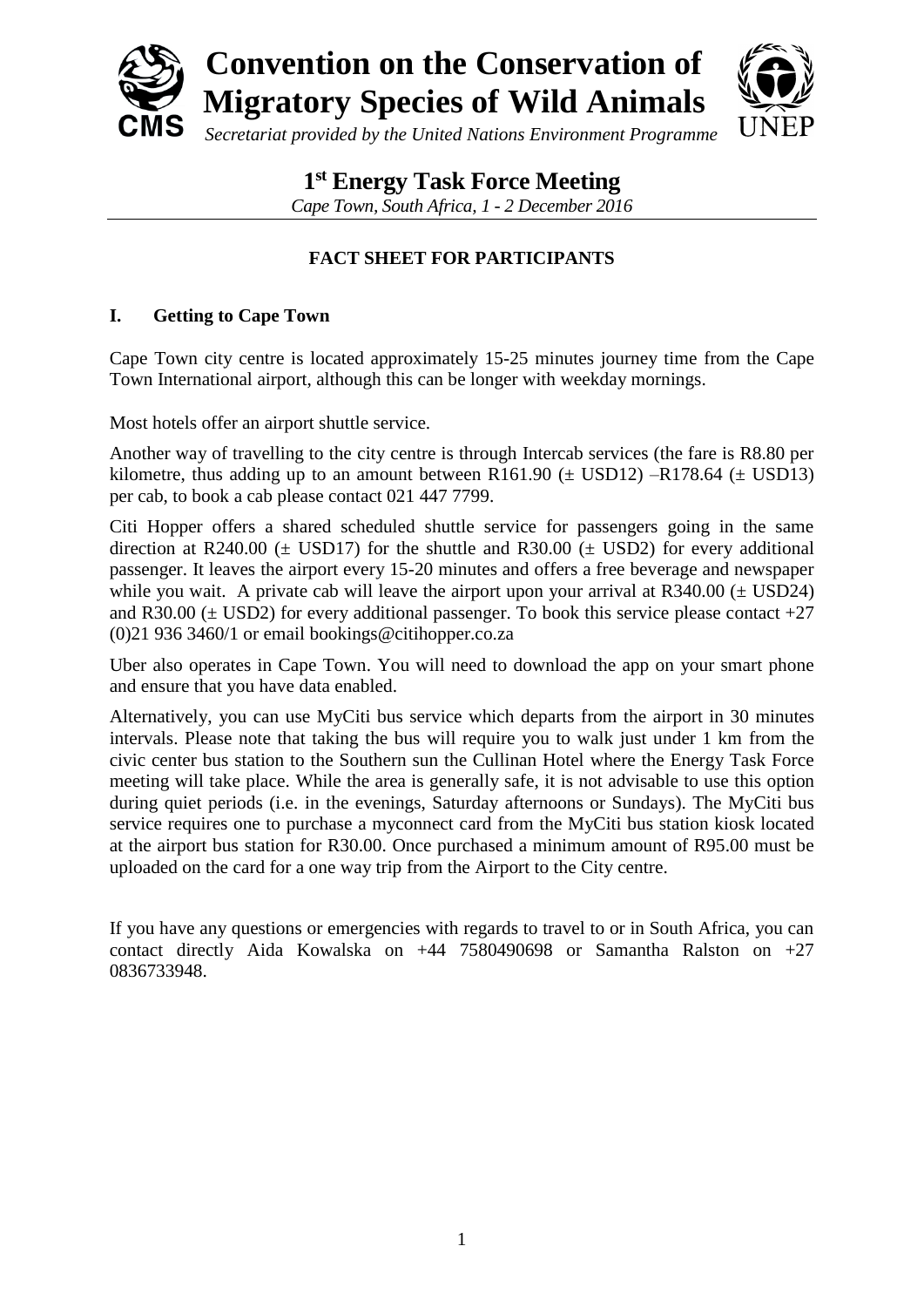The bus will depart from the bus stop outside the Central Terminal building to the city centre (final stop "Civic centre"). Please see the following map for directions to the bus stop:



Map showing the directions from Civic center bus station to Southern Sun the Cullinan Hotel: The route between the Civic Center and Cape Town International Convention Centre (CTICC) is well signposted. The Cullinan Hotel is a short distance and visible from the CTICC.

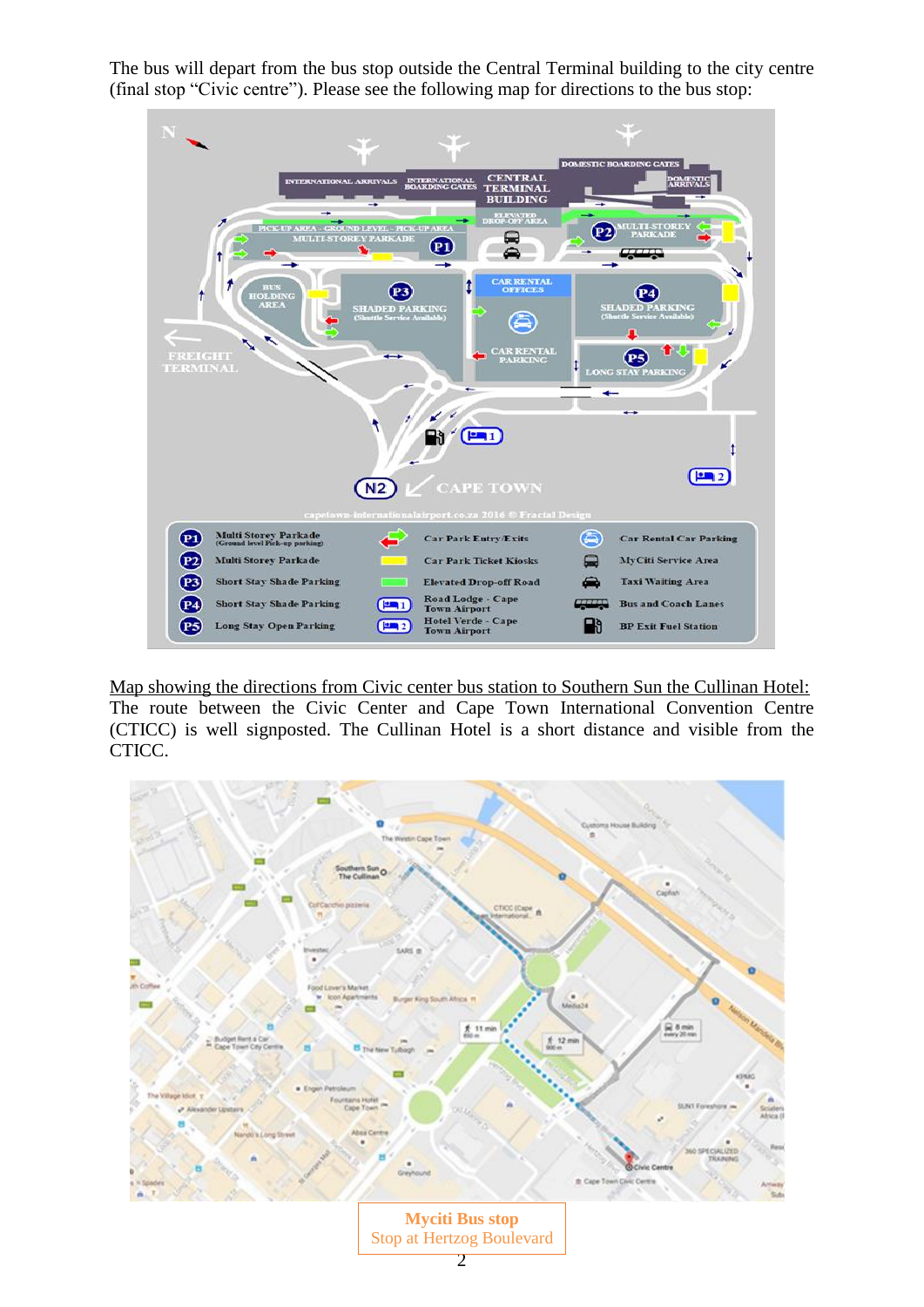# **II. Meeting Venue**

The meeting will take place at "Southern Sun the Cullinan" a 4-star hotel in Cape Town (See location on Map below). All participants must check in at the hotel reception.

Map showing the entrance of the Southern Sun the Cullinan hotel:



## **III. Registration**

Participants are requested to pre-register online through the [registration portal](https://meetings.cms.eaudeweb.ro/meetings/ETF/registration) as soon as possible.

Registration at the venue will start on Thursday 1 December 2016, 8:00-9:30AM.

## **IV. Hotel accommodation**

#### **1. Venue and hotel**

Block-bookings have been made in the Southern Sun the Cullinan hotel for the check-in date 30 November and check-out on the  $3<sup>rd</sup>$  December at 11:00. This hotel will host the first Energy Task Force meeting on the  $1<sup>st</sup>$  and  $2<sup>nd</sup>$  December. To arrange your booking, please contact [Susan.Patterson@birdlife.org](mailto:Susan.Patterson@birdlife.org)

## **It is advisable to contact Ms Patterson as soon as possible to make use of the room bookings.**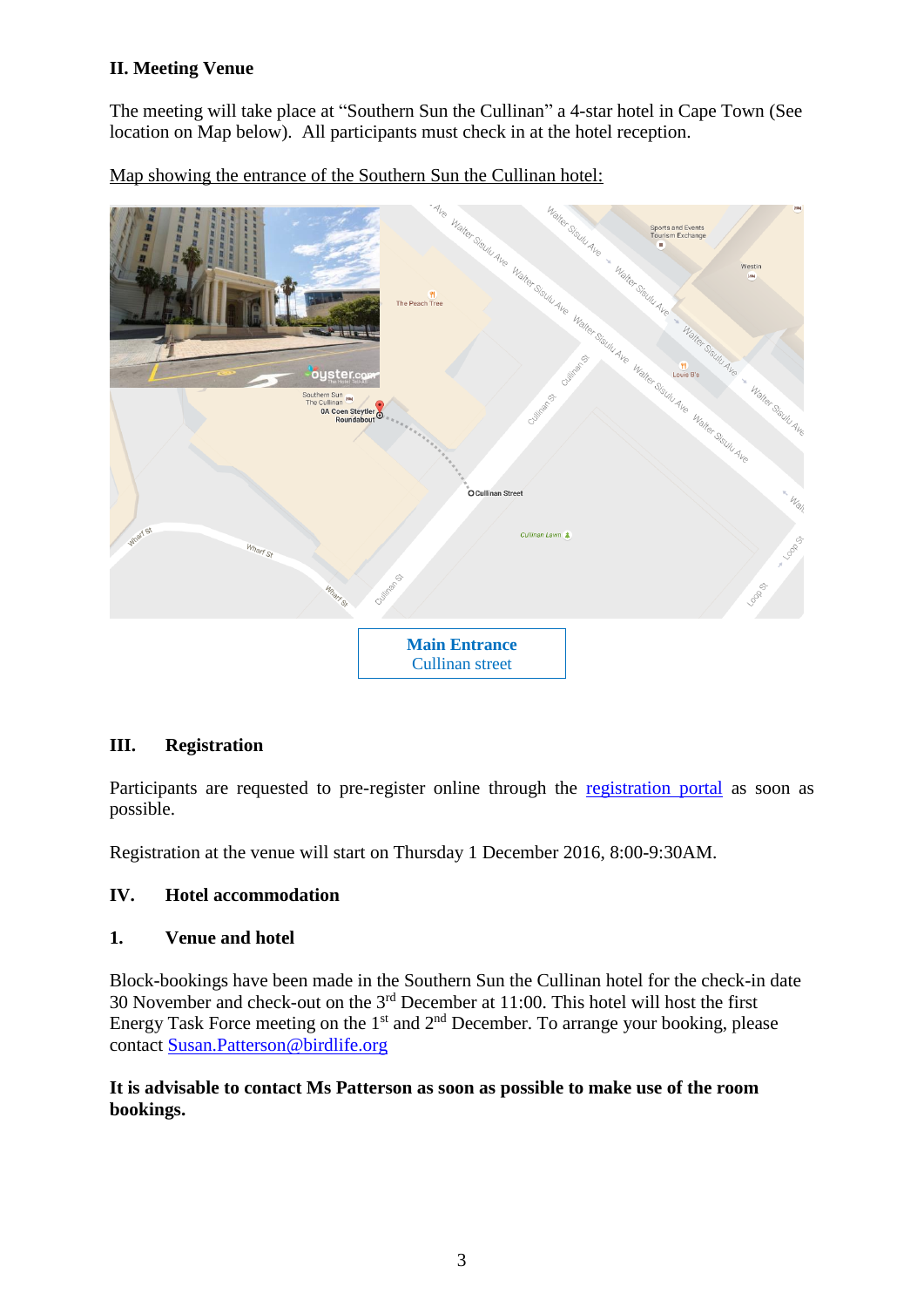#### **Southern Sun the Cullinan**

Southern Sun the Cullinan 1 Cullinan Street Cape Town 8001, South Africa Website:<https://www.tsogosun.com/the-cullinan>

Rates: USD202 standard room per night Shuttle service: USD37

The hotel is located in the city centre and offers all modern meeting facilities and equipment. The hotel is situated in the live and vibrant City Bowl area offering spectacular views of Table mountain and is a mere 1.5 kilometres from the V&A Waterfront, Cape town's premier shopping destination offering local and international goods.

To book an airport shuttle service please contact Franklin Chukwunyere– [franklin.chukwunyere@tsososun.com](mailto:franklin.chukwunyere@tsososun.com) / [sscullinan.concierge@tsogosun.com](mailto:sscullinan.concierge@tsogosun.com)

#### **2. Hotels near the Venue**

#### **2.1 Protea Hotel by Marriott Cape Town Cape Castle**

3 Main Road, Green Point, Cape Town, 8001 Tel: +27 (21) 4391016 Website: www.marriott.com

Rates:  $\pm$  USD87 per night Shuttle service: USD25 for one and USD1.4 for extra person

The Protea Hotel by Marriott Cape Town Cape Castle is situated 1.5 kilometres from the Southern Sun the Cullinan Hotel and offers spectacular views of both Table Mountain and the V&A Waterfront.

#### **2.2 Protea Hotel Cape Town Waterfront Breakwater Lodge**

Portswood Road, V & A Waterfront Cape Town 8001 Tel: +27 (21) 406 1911 Website: www.marriott.com

Rates:  $\pm$  USD 154 Shuttle service: USD25

Protea Hotel Cape Town Waterfront Breakwater Lodge is situated 1.6 kilometres from the Southern Sun the Cullinan hotel and offers in House Dining and an ergonomic working space. The Hotel offers spectacular views of both V&A Waterfront and Table Mountain.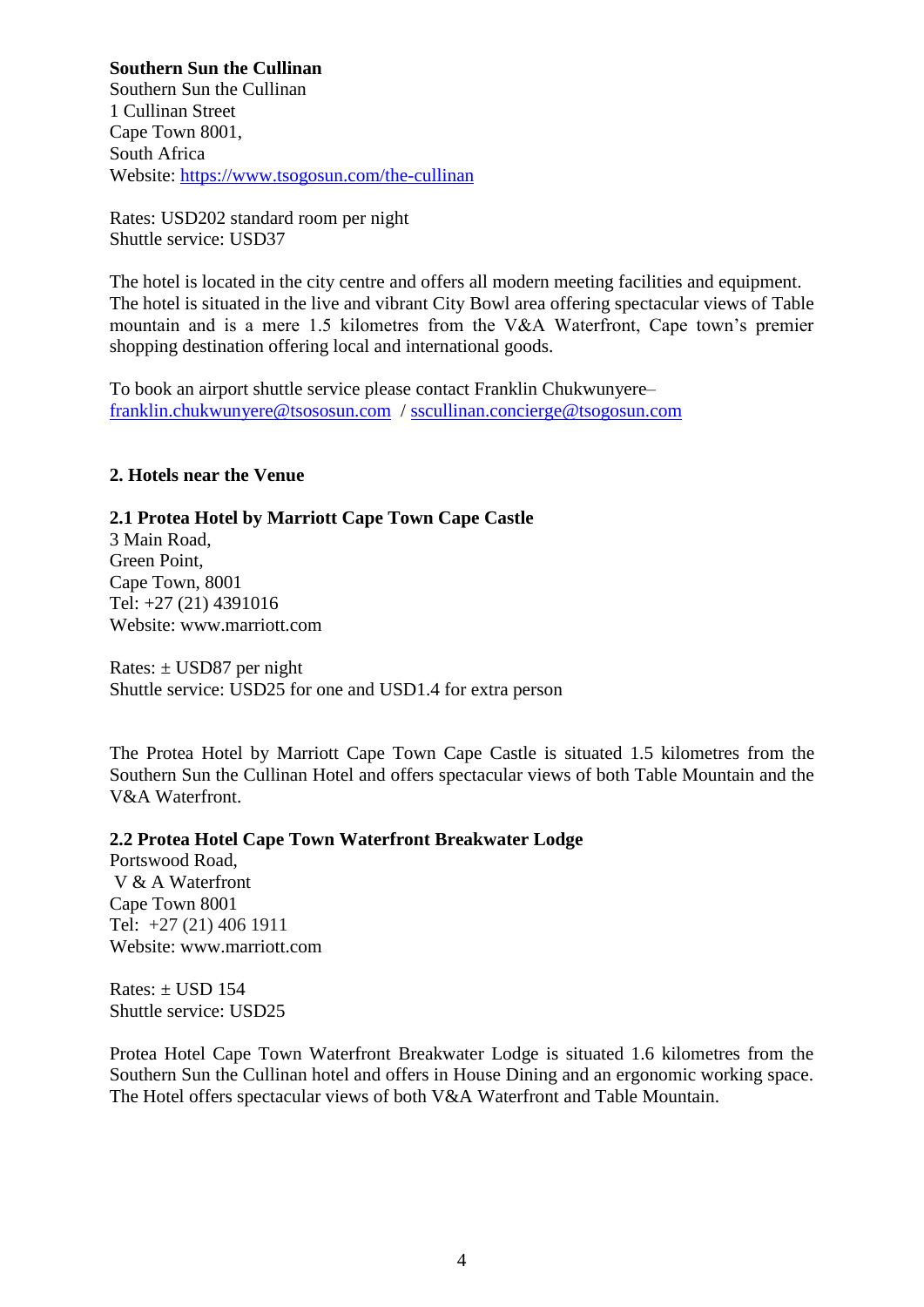# **2.3 De Waterkant Village**

Check In at The Charles, 137 Waterkant Street , Cape Town Tel: +27 (0)21 409 2500 E-mail: book@dewaterkant.com Website: www.dewaterkant.com

Rates:  $\pm$  USD84.00 for classic room per day Shuttle service:  $\pm$ USD 16 (minimum of two people traveling)

De Waterkant makes use of African Eagle Day Tours for shuttle services: Tel: +27 (0)21 464 4266 Website: www.daytours.co.za

Self-catering, Wi-Fi access, 15 minute walk from Southern Sun the Cullinan Hotel. Breakfast lunch and dinner served at the Charles café.

## **3. Leisure Tax**:

Various service providers are eligible to add a 1% increase on service or good provides as a form of Tourist tax.

#### **V. Weather**

Summer months in Cape Town are characterized by dry and fairly windy conditions. Temperatures fluctuate from a low of 15°C in the evening to a high of 25°C in the day, with daily highs decreasing from 25°C to 20°C over the course of the month.

Bear in mind that the Berg wind (from the Inland Karoo desert) can see temperatures rise to 35°C and 40°C. Please remain indoors and well hydrated if this occurs.

Do not forget to bring your long sleeved shirts and jerseys as evenings can become cool.

## **VI. Currency**

South Africa's currency is the Rand. Credit cards are accepted in hotels and in most restaurants in Cape Town, but not in many shops. Foreign exchange Bidvest bank, Master Currency and Travelex are located in the arrivals area of Terminal A if you wish to exchange Dollars etc. for Rands. Travelex and Currencies Direct are also located within close proximity of Southern Sun the Cullinan Hotel if you wish to exchange money during your stay.

## **VII. Voltage and Type of Pins**

In South Africa, the electrical plug/ outlet and voltage operates on **220/230 volts, 50 Hz**, with round-prong European-style plugs that fit into recessed wall sockets/ points. Many appliances with their own power adapters (such as laptop computers and digital cameras) can be plugged into either 220 volt or 230 volt sockets/points and will adapt to the voltage automatically.

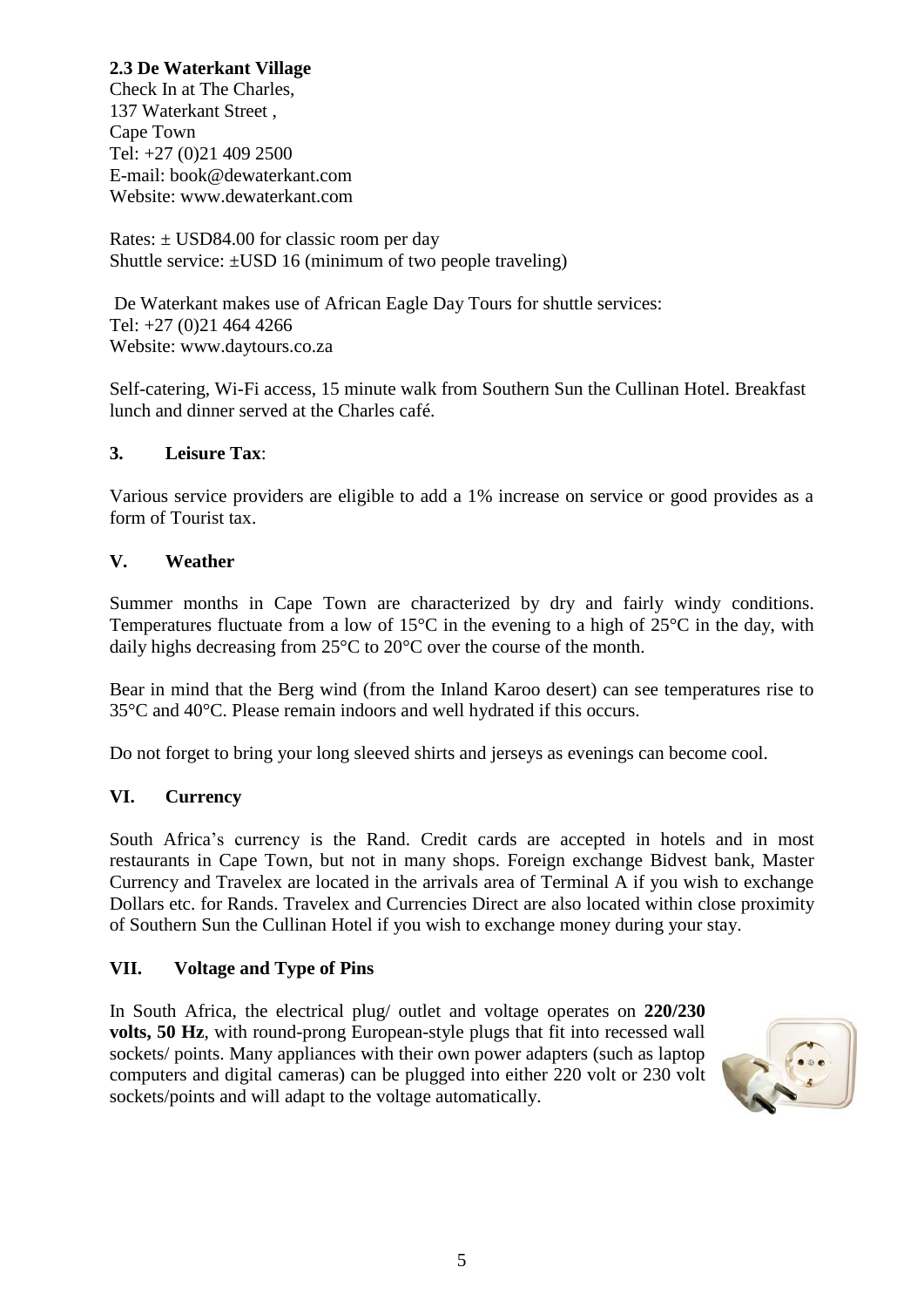## **VIII. Visas**

Visas can be obtained from your nearest South African embassy or consulate. Information and addresses can be found in the website [South African Department of International Relations](http://www.dirco.gov.za/webmissions/)  [and Cooperation.](http://www.dirco.gov.za/webmissions/)

Please ensure that you apply for the correct visa/permit. Entry in the country may be refused if the purpose of visit was not correctly stated. Requirements for visitors' visa differ from country to country and the requirements are subject to change. As each application is treated as an individual case please make enquiries with your nearest South African mission or consulate abroad or any office of the Department of Home Affairs to see whether or not you are required to apply for a visa.

If you have any difficulties obtaining a visa, please contact: [aida.kowalska@birdlife.org](mailto:aida.kowalska@birdlife.org)

## **IX. Working language of the meeting**

The meeting will be conducted in English.

## **X. Internet**

WiFi will be provided free of charge in the hotel and meeting room and for the duration of the meeting.

## **XI. Time zone**

South African Standard Time (SAST) is two hours ahead of UTC (UTC+2) and is identical with Central Africa Time (CAT).

## **XIII. Information on Cape Town**

Cape Town is a live and vibrant city and has a diversity of culture heritage to offer. The languages predominantly spoken in Cape Town include English, Afrikaans and Xhosa.

The watershed Market located within the V&A waterfront operates between 10:00 and 19:00 and will satisfy all your shopping needs. The Citi Bowl Market located within the Garden suburb offers a wide variety of food and tastes from around the globe, operating between 16:30 and 20:30 every Thursday evening with life performances from 18:00.

There are various leisure activities available for those staying in Cape Town for longer. For information on Cape Town and its region please refer to: <https://www.capetown.gov.za/en/Pages/default.aspx> or [www.capetown.travel](../../../AppData/Seugnet/Downloads/www.capetown.travel)